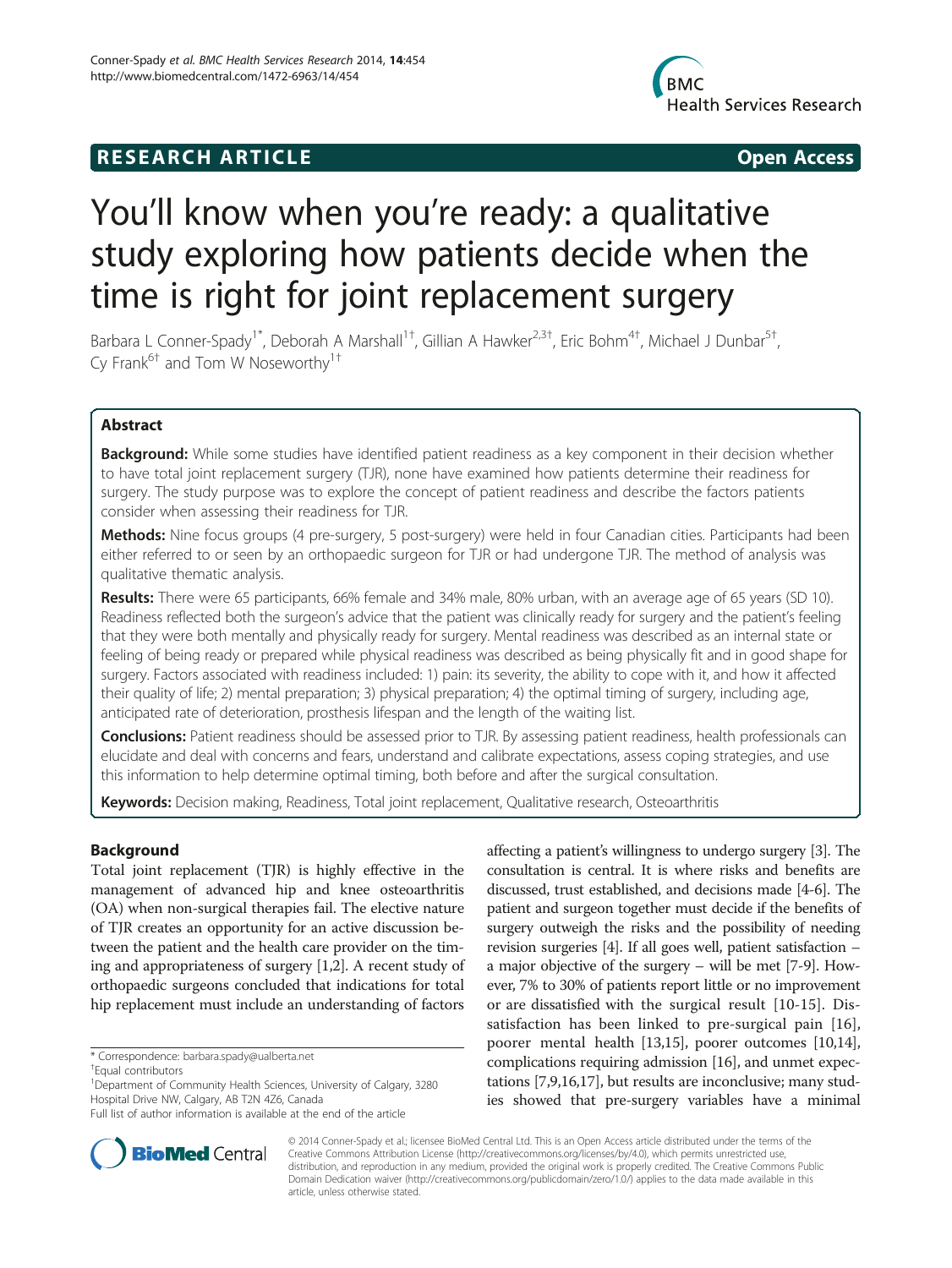influence on post-surgery satisfaction [\[10,](#page-7-0)[18,19\]](#page-8-0). Other reasons why a patient may not be satisfied with TJR are that the patient may not have been an appropriate candidate for surgery [[20](#page-8-0)] or they may not have been ready for surgery [[21](#page-8-0)].

There are no widely accepted guidelines on the optimal timing of surgery [\[22\]](#page-8-0). This decision is made by both the physician and the patient and considers various psychological, social, and other issues in addition to pain, disability, and x-ray changes [[3](#page-7-0)[,23](#page-8-0)]. Delaying surgery could lead to worse surgical outcomes [\[24-26\]](#page-8-0) while a major concern of performing surgery earlier, particularly on younger active patients, is long-term survival of the prosthesis [\[22,27\]](#page-8-0).

From the perspective of the patient, readiness for surgery is a key component in their decision whether to have hip or knee replacement surgery and is a potentially important factor in determining satisfaction with surgical outcomes [[21](#page-8-0)]. In a study on patients' perspectives of appropriateness for TJR, patients stressed the importance of assessing readiness when considering suitability for surgery and in obtaining a good outcome [\[28\]](#page-8-0). The concept of readiness for TJR has been described as the time when no other alternatives would be viable [\[29\]](#page-8-0) and being mentally prepared for surgery [\[28\]](#page-8-0).

There are a number of theories on behavioral change and decision making that can be used to shed light on patient decision processes. Models of behavioral change include the transtheoretical model (TTM) [[30\]](#page-8-0), the theory of reasoned action [\[31\]](#page-8-0), the theory of planned behavior [[32\]](#page-8-0) and readiness to change [\[33\]](#page-8-0). As applied to the healthcare field, these pertain mostly to studies of health behavior change [\[34\]](#page-8-0) such as smoking cessation [[35](#page-8-0)], increasing physical activity [\[36\]](#page-8-0), cancer screening behavior [[37](#page-8-0)], and to patient readiness and barriers to starting treatment [[38](#page-8-0)]. Theories of decision making include decisional conflict [[39](#page-8-0)] and models of shared decision making [\[40,41](#page-8-0)]; these require effective physician-patient communication including discussion of patient expectations and an appreciation and understanding of patient perspectives [[42](#page-8-0)]. While some studies have identified readiness as a factor in patient decision making for TJR [[28,29\]](#page-8-0), none have explored how patients determine their readiness for surgery. The purpose of this paper is to explore the concept of patient readiness and describe the factors patients consider when assessing their readiness for TJR.

## Methods

We recruited nine focus groups (4 pre-surgery, 5 postsurgery) in four cities across Canada: Halifax, Toronto, Winnipeg, and Calgary. The number of focus groups was based on feasibility and attaining representation from both pre- and post-surgery participants at all four sites. The focus group collects qualitative data through group interaction on a defined topic [\[43\]](#page-8-0). The objective is to collect data in a social context in which participants can consider their own views in context with the views of others through a process of sharing perspectives and experiences.

Ethics approval was obtained from the research ethics boards of the Universities of Dalhousie, Toronto, Manitoba, and Calgary. Eligibility criteria for the pre-surgery group were patients with OA who a) had an orthopaedic surgical consultation and were eligible for primary TJR or b) had been referred to an orthopaedic surgeon for consideration of TJR. The post-surgery group had to have had a primary TJR approximately 12 months previously. In three centres consecutive eligible patients were identified through the surgical registry and patient lists in the orthopaedic clinics and were contacted by a clinic nurse or research personnel at each site. Patients expressing interest were contacted by a research manager who explained the study and mailed them the study information and consent form. In the fourth centre flyers were posted in the orthopaedic hospital clinic. Interested patients contacted the research manager. A list of individuals interested in participating and their relevant demographic information (sex, joint, location, pre- or post-surgery, contact information) was sent to the focus group recruiter who confirmed eligibility and scheduled them into a pre- or post- surgery focus group depending on their availability. For both pre- and postsurgery groups the recruiter attempted to obtain representation from males and females, hip and knee patients, and urban and rural locations. Informed written consent was obtained and participants' anonymity and confidentiality were addressed.

The research team developed a semi-structured interview guide based on prior research [[44](#page-8-0)-[49](#page-8-0)]. The interview guide was reviewed by the focus group moderator who was independent from the research team and experienced in conducting focus groups. Each focus group lasted approximately 2 hours with a refreshment break mid-way. Patients were initially asked to remember when they first considered having joint replacement: what was important, how they made their decision regarding having surgery, what factors did they consider and what information sources did they use to help them? Two researchers observed each focus group and took notes. Debriefing sessions between the moderator and researchers took place at breaks in the sessions and between focus groups.

All focus groups were audio- and video-taped and transcribed verbatim. The primary researcher read the transcriptions and verified them against the recordings to ensure accuracy.

The data were analyzed by qualitative thematic analysis [[50](#page-8-0),[51](#page-8-0)]. NVivo  $8^\circ$  [\[52](#page-8-0)] was used to assist in managing the data. The primary researcher and a second analyst independently coded the data and identified key concepts and relationships between concepts. This process involved a detailed reading of the text, labeling segments that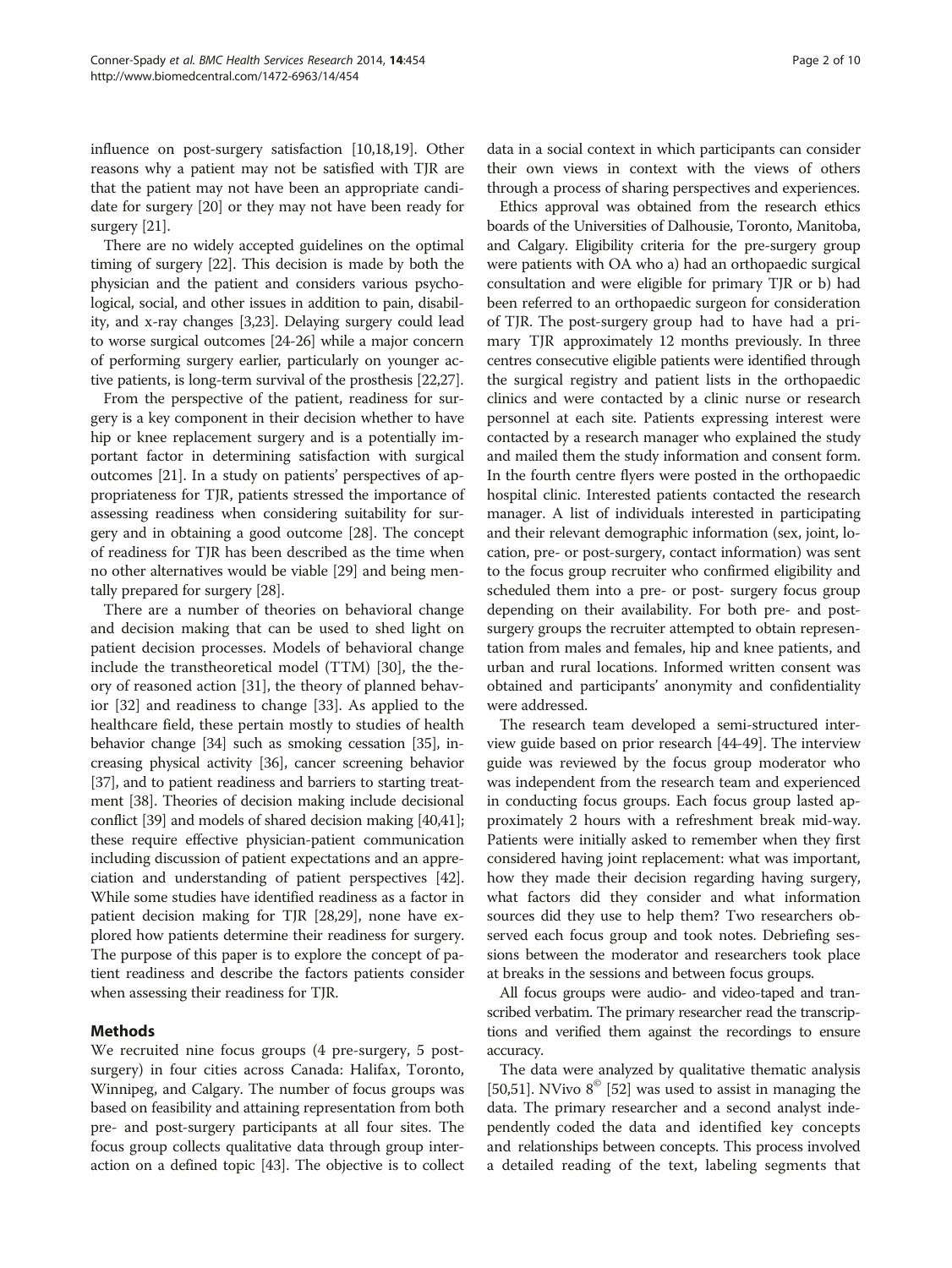represented a concept, comparing the concepts against one another and grouping concepts into themes. We explored each theme in its context by examining the conditions under which it occurred, and looked for relationships between themes across the data set. Themes were compared and discussed, and data revisited until a consensus was reached on the final themes. Exemplars for each theme were identified. To the best of our knowledge our manuscript reporting adheres to the RATS guidelines (<http://www.biomedcentral.com/authors/rats>) for reporting qualitative data.

## Results

There were 65 participants, 66% female, 34% male, and 80% from urban centers with an average age of 65 years (SD 10, range 28 to 89 years). Twenty six participants were pre-surgery and 39 were post-surgery. Of the pre-surgery group, 5 participants were waiting to see a surgeon (preconsult) and 21 had seen the surgeon (post-consult). Of these 21, 14 had decided to have surgery and 7 were undecided or deferring the decision.

Patients used the term 'ready' to describe their decision regarding surgery and also the process of preparing themselves for surgery. They described readiness in terms of both mental and physical readiness. Mental readiness was described as an internal state or feeling of being ready or prepared while physical readiness was described as being physically fit and in good shape for surgery. This 'readiness' reflected the patient's feeling that they were mentally and physically ready for surgery and the surgeon's advice that the patient was clinically ready for surgery.

He said you're physically ready to go but you're not mentally prepared for the surgery. That's what I've been doing the last few months, been preparing in my head … I was physically ready, but in my head, I thought, oh my god this is too big … I'm frightened. It's the idea of being a patient. I've always been a caregiver, not the patient. It's a total reversal for me. I've got two more books to read before I'm ready. (female, age 54, on wait list)

## Factors patients used to determine readiness for surgery

Patients considered many different social, personal and clinical factors to decide when they were ready for surgery. These are grouped into four main themes: 1) pain: its severity, the ability to cope with it, and how it affects their quality of life; 2) mental preparation; 3) physical preparation; and 4) the optimal timing of surgery, including considerations of age, anticipated rate of deterioration, prosthesis lifespan, and the length of the waiting list.

## Severity of pain and the ability to cope with it and its effect on quality of life

The prime motivation to see a surgeon was pain, coping with it, and how it affected their quality of life. Patients who were ready to have surgery had reached a point where pain and disability broadly affected their everyday life. They felt that they had no choice. Pain medications no longer worked or caused side effects. Sometimes, other joints were becoming affected. Quality of life was diminished; usual and necessary daily living activities were hindered and sleep was impaired. Often independence was lost, and the increased burden fell on their spouse and family. Social life was diminished, and work often became impossible. Patients also described irritability, depression, the diminished self-image because of using a cane, and how pain left them looking or feeling old.

The social aspect of how big the disability cuts you off. Also stigma to using a cane. Even if you're young, it makes you look old. (female, age 63, post-consult, declined offer of surgery)

Some considered surgery as the final option. Many had postponed the decision but ultimately reached the point where they felt they had exhausted all other treatment options.

You're ready. You are desperate. Your pain, your quality of life, it's intolerable and you're willing to do anything. You have no other avenue. (female, age 51, post-surgery)

Undecided patients, or those postponing surgery felt they could still cope with the pain, or could 'go longer if the pain doesn't get any worse'.

I don't feel that I'm suffering enough to undergo surgery … there's a tipping point, beyond which I feel that, okay, I'm going to have to do something. (male, age 66, post-consult, candidate, not ready)

#### Mental preparation

Patients weighed the expected benefits of surgery against the perceived risks. Much of the expected benefit centered around pain relief and the activities that this relief enabled. Surgery would let them walk, have a bath, sleep well, work longer, return to active sports like golfing, cross country skiing, and riding a bike. Regaining their mobility also meant independence, resuming a social life, improving their relationships with spouse and family, and 'leading the life that's appropriate for your age'.

To be able to do what people do, to be able to come and go, to be with people, to go to work, you know, to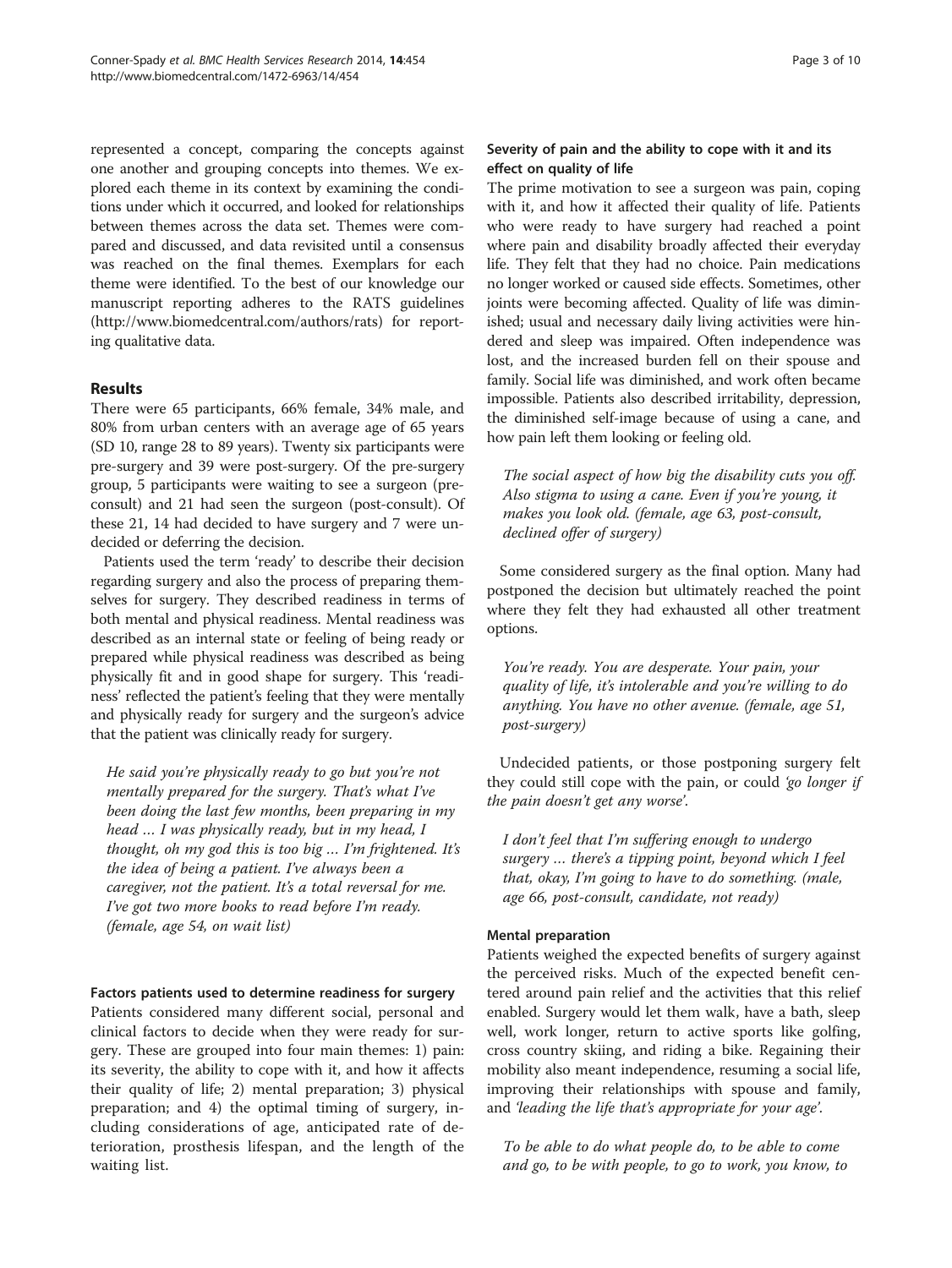travel, just to experience, get out in the garden in sunshine, go out in rain and not hurt because of the arthritis. Essentially independence, going on your own. (female, age 58, on wait list)

Surgery was associated with uncertainty and the fears of facing an unknown and uncertain future, of anaesthesia, of infections, of being cut, having the wrong joint operated on, of dying, and of failure–that it might not work and you would be worse off.

I think one of the fears that I have, maybe everyone does, is that there's always the chance it's not going to work … I've heard horror stories. (male, age 62, on wait list, ambivalent)

Patients living alone worried about who would help them after surgery, their need to rely on others, and about being alone.

What terrifies me also is that I live alone and I don't have anyone to take care of me. Who's going to take care of me? You're out of service for a long time. (female, age 69, post-consult, undecided)

Patients described their decision whether to undergo surgery as 'weighing the odds', 'taking a gamble', 'taking a chance', and 'a calculated risk'. For many patients this decision process was lengthy.

It didn't happen all of a sudden, but going through the process, the cortisone and elimination of things, finally you go for an x-ray and your GP says you have deteriorated, how do you feel about that? Should we go in for a hip replacement? And then again, the relationship I have with my GP with that trust factor. I've gone through the alternatives … I have to seriously consider … coming to grips with it. It's very hard to accept. It's a gradual process of accepting, of working through the issue with your own mind, and then you finally come to the realization that look, I have to make a decision,… finally you just mull it through your mind and then finally look, there are no 100% guarantees but at the same time if I keep deteriorating at the rate I am, what do I have left? Do I want this kind of a life and worse? Or do I want to take the chance? I have to take the chance if I want to change my life. (female, age 58, on wait list)

Individuals going ahead with surgery concluded that the benefits outweighed the risks. Undecided individuals still weighed the pros and cons. Some thought they might have surgery sometime, but now they wanted to try alternative therapies. Some on the waiting list remained ambivalent about having surgery. For others it was an easy decision.

The surgeon assures me I can hike and cross country ski and everything except running afterwards so for me it was like a 2 second decision. (female, age 68, on wait list)

Readiness for surgery included mental preparation to deal with their fears and to gain a sense of control. Patients who had decided on surgery described various strategies to help them prepare and conquer their fears. These included information seeking, planning for aftercare, emphasizing the positive aspects of surgery, minimizing the risks, and putting their trust in the surgeon. One person described readiness as 'being totally informed what to expect'. Typically, patients received information booklets from their surgeon's office before their surgeon consultation. But even after the consultation, questions often remained and some patients desired to meet their surgeon again, to verify the information received and to answer follow-up questions.

I'd like a proper consultation with the surgeon because a lot of times, they're so busy and they talk to you fast, and sometimes you think, I haven't got the whole picture. (female, age 54, post-consult)

In addition to information provided by the surgeon, patients sought information from reading, from other patients who had similar surgery, from information sessions, and by looking online. Patients wanted to know about the procedure, its risks, aftercare, and what outcomes to expect. These activities gave patients a sense of control and helped them plan for aftercare and anticipate a better quality of life.

It's really hard to internalize how rare those complications are because you keep saying to yourself, yes, I know it's a long shot, but it did happen to someone, and so you have to keep reading to fight back some of that stuff and so it's a teeter totter in terms of yes, you can hear a hundred good stories, but that one stays there. So it's that fighting constantly internally that yes, it's wonderful, but there is risk … Another thing that's helped me a lot to decide was the session they had … sort of seminar, was seeing the diagrams, seeing the appliances that would be installed and actually understanding the process. I need to have a sense of control that comes from knowledge of the process and that really helped me. (female, age 67, on wait list)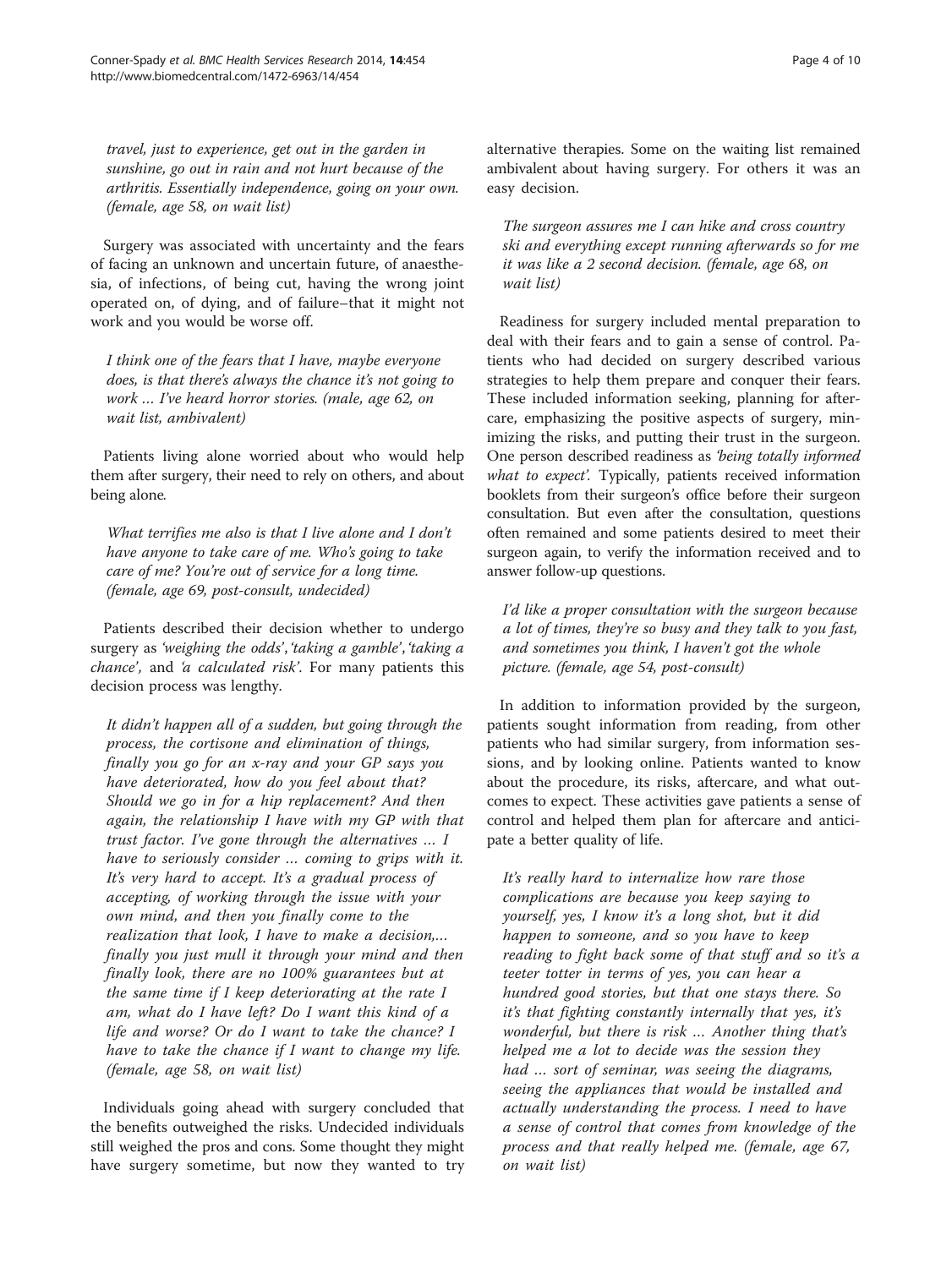Other patients minimized the risks, tried to avoid stress, and emphasized the benefits of surgery.

I don't even remember if the doctor said there was a risk of an unfavourable result. I remember him saying there is a risk of infection and of a blood clot but I think I was just so ready for the surgery that I may not have heard other things and when I went in for the surgery I just went in thinking "I'm going to have my life back." … I wouldn't let myself think about what could go wrong. (female, age 55, post-surgery)

Patients weighed the situation and experiences of others when making their own decision. They observed their outcomes, their hospital experience, and their post-surgery and recovery experiences.

I weighed their situation as to my situation, their way of life to mine, you know, a whole bunch of things. Thinking well, mine won't be that bad because I'm not this, and mine won't be that good because I'm not this. (female, age 57, on wait list)

Patients deciding to have surgery mostly noticed 'success' stories and noted what factors contributed to successful outcomes, such as a positive attitude and a determination to resume activities following surgery. One patient described it as a process of filtering. Talking to others with successful outcomes gave patients hope, especially if they had the same surgeon.

I noticed their attitude. I think that makes a tremendous difference … The ones who were very positive and determined to get well and do whatever it was they wanted to do again, they got well and resumed their activities. (female, age 81, on wait list)

For individuals who knew patients who had poorer outcomes, they would rationalize that other factors played a part, for example, the individual didn't exercise before or after surgery.

So a lot of times I think when you hear these reports where it did not go as forecast, all rosy, we need to do a bit more digging and ask what did you do to contribute to your demise with the operation. (male, age 60, on wait list)

The face-to-face meeting with the surgeon was important in establishing a trust relationship, allaying fears, and enabling the patient to feel confident in their decision. Most patients who had met with a surgeon had a trusting relationship with their surgeon.

That you're going to use all your skills and knowledge to the best of your ability to help me as much as you possibly can. (female, age 59, pre-consult)

#### Physical preparation

Patients also described readiness in terms of being physically fit and in good shape for surgery. They took steps, such as weight loss and physical exercise, to make their rehabilitation less strenuous and improve their chances of a good surgical outcome. Some felt that if they lost weight, maybe they wouldn't need surgery.

I knew I wanted to lose weight and, of course he wanted me to lose weight too because that would make the best possible surgery, but I also looked into okay, what other things can I do? I actually do some weights to keep my upper body strong so I can use my walker and not hurt my back, which in essence will keep me mobile. And trying to prepare for the surgery physically and mentally. (female, age 57, on wait list)

#### Optimal timing for surgery

Readiness involved determining the optimal time for surgery. Patients considered their age, their rate of joint deterioration, the lifespan of the prosthesis, and the anticipated wait time. Age was considered primarily in terms of the lifespan of the prosthesis and how many revisions a patient might have. Some patients were told they were too young for surgery or had received conflicting information as to the minimum age for surgery.

I went to see one surgeon at that point and he advised that I wait until I was at least 55 and I think I was 50 at the time and he didn't want to do both knees at the same time. I went to see another surgeon and he said that his belief was quality of life is more important than chronological life. He asked me if I was at the end of my rope and I told him that basically I wanted my life back. He was quite open to doing both at the same time. (female, age 55, post-surgery)

Others worried about what they would do in ten to fifteen years when they might need a revision. People also considered the years of living with a poor quality of life if nothing was done. Some patients in their 40s or 50s wanted surgery so they could enjoy 20 or 30 years of improved quality of life, while others wanted to wait in case something went wrong. Patients also weighed the consequences of waiting - fears of being in a wheelchair, or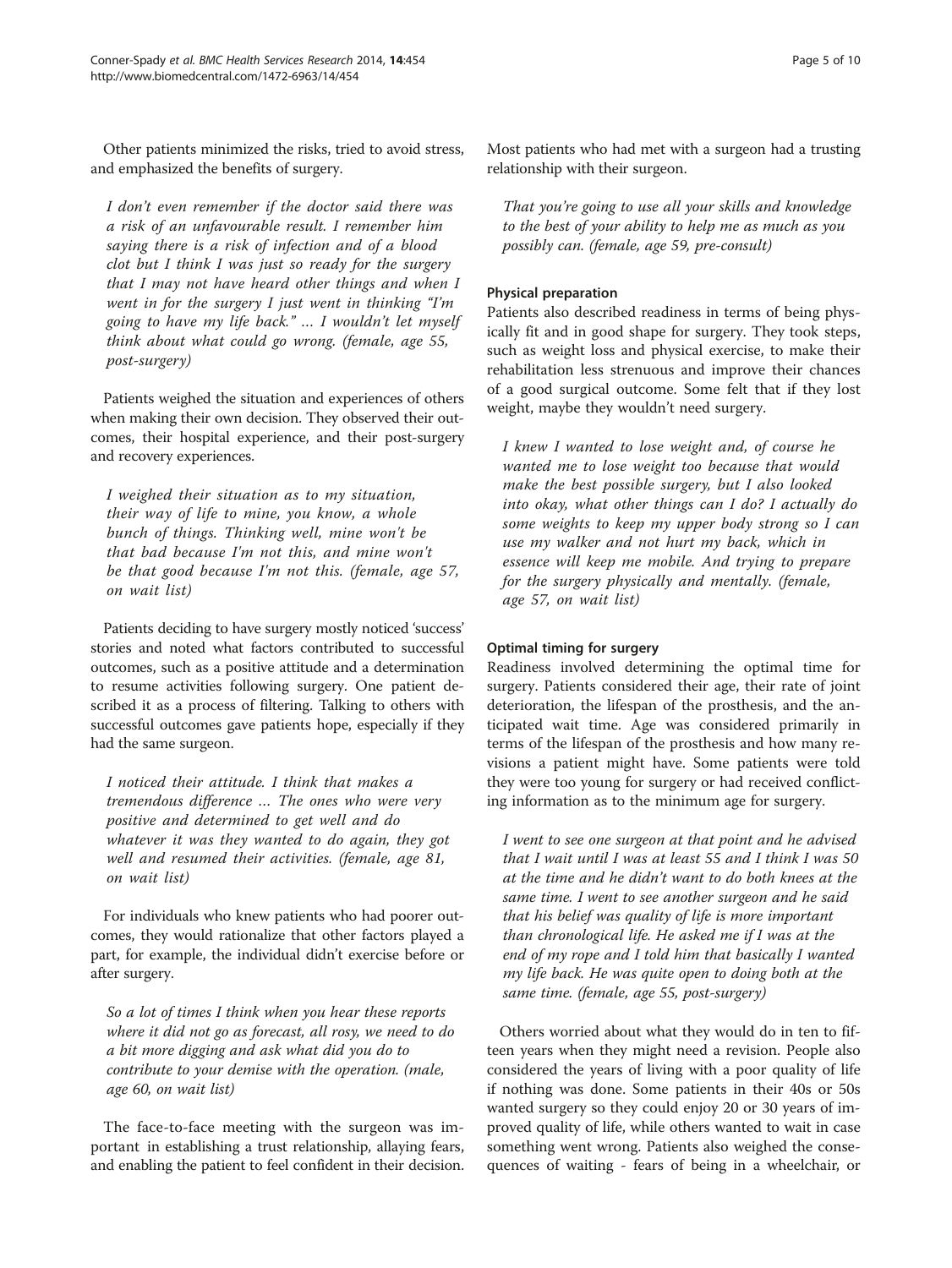deterioration in their condition, and their ability to deal with the pain if their condition worsened.

I still have a good number of working years to go and so it becomes a choice, I can gamble and take the chance that it will work out … or the dice goes another way. But either way, I would have deteriorated over time and by the time I'm retiring age I would have deteriorated so much that I would have been bedridden. If I don't take a chance, my chances of my quality of life will deteriorate extremely - what do I have left then? I won't make it through my working years, never mind my retirement years. Why do they want to hold off if you're below 60? The appliance only lasts so long, but now with these new ceramic appliances it extends the life of it. Now, if I need the surgery at my age, okay. To me, quality of life is more important now than when I'm 70 or 80. Give me the chance now and then if we have to go through it again when I'm in my 80's or 70's, okay, then do it again, but why waste the good years when you still have them? (female, age 58, on wait list)

Patients relied to varying degrees on their surgeon's opinion regarding the right time for surgery. 'When your doctor says you're ready, you're ready.' (female, age 73, on wait list) In some cases, the surgeon left the timing to the patient. 'He has said when you're ready, you'll let me know.' (female, age 69, post-consult, undecided).

The knowledge of long waiting times influenced the decision of some patients as to when to go on the wait list for surgery. Once patients agreed to have surgery, they knew the wait time was long.

Unfortunately, by the time we feel that we need to have the surgery, then we're faced with a wait list. Or, a waiting time. So, we feel like our lives are on hold. (female, age 57, on wait list)

Because they expected a lengthy wait, some patients agreed to surgery before they were ready and were worried that their condition would deteriorate.

He said that you should probably think about getting it done, so I said okay because I knew I'd be waiting. I wasn't ready at the time. (female, age 62, on wait list)

Some individuals on the waiting list expressed ambivalence about their decision regarding surgery while others, who went on the list preemptively, expressed dissatisfaction and regret that they had had the surgery.

Mine was a preemptive thing. I didn't want it to get worse and it wasn't explained to me that it wouldn't matter. If I had known the risks of postponing, which weren't drastic, I would have postponed it. (female, age 73, post-surgery)

I was preemptive as well in a sense that I was afraid of going to the end of the line. My fear of waiting times was a major factor in my decision, probably the pre-eminent one…. if I didn't do it now, when he said, "Are you ready?", I thought I'd have to wait another 16 months and I can't predict that I can hang on that long. (female, age 51, post-surgery)

## **Discussion**

We explored the concept of patient readiness and how patients decided if and when they were ready to proceed. These considerations provide important input to the joint surgeon-patient decision regarding having TJR and also the optimal timing for the patient. We focused on the decision making process of patients who had sought a consultation with an orthopaedic surgeon and who were deciding or had decided to undergo surgery. This is in contrast to qualitative studies of OA patients in primary care practices who may have considered TJR [\[29](#page-8-0)], and to population studies of individuals unwilling to consider TJR despite potential eligibility [[44,45,48\]](#page-8-0). We also asked patients who had undergone TJR to reflect on their decision making process.

Patient readiness emerged as a key concept in the decision to have joint replacement surgery. This concept involves two overlapping phases. The first refers to the steps a person goes through to decide if they will have surgery. The second refers to the preparation needed for the surgery before the surgery takes place. Both phases have mental and physical aspects. The biggest part of readiness is the mental preparation, addressing concerns around pain, quality of life, social isolation, assessing risks and benefits, facing fear and uncertainty, and if "the time is right" for surgery. Frankel et al. found that patients felt that better surgical outcomes were linked to a positive attitude, motivation, will power and feeling mentally prepared [\[28](#page-8-0)]. In addition to mental preparation, we found that patients who prepared physically felt that being in better shape before surgery would give them a better surgical outcome.

Similar to other findings [\[29,53](#page-8-0)], patients decided on surgery when pain and disability broadly affected their everyday life; some saw surgery as the only option left after exhausting all other treatment options. We found that undecided patients were still weighing the pros and cons of surgery whereas most patients who decided to have surgery felt that the expected benefits outweighed the perceived risks. However, some patients who decided to have surgery and were on the surgical wait list remained ambivalent or uncertain about their decision. This uncertainty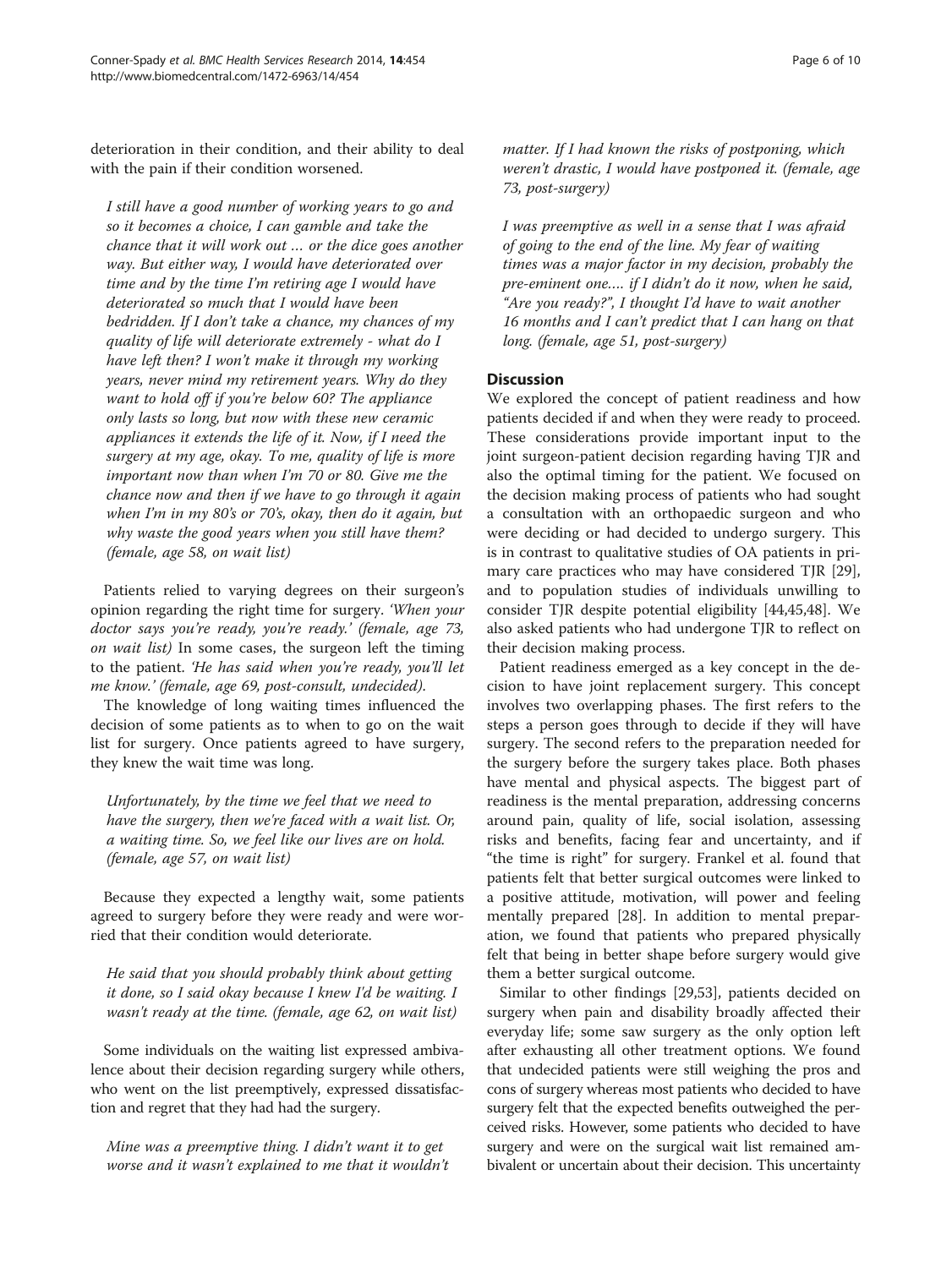or decisional conflict could be due to lack of information about the alternatives and their consequences or to the emotional distress associated with making a choice involving risk and uncertain outcomes [\[39\]](#page-8-0).

Addressing the fears of surgery and the uncertainty of their outcome appears to be the major hurdle many patients face when deciding on surgery. The fears associated with TJR were similar to those reported by others [[29,44,53\]](#page-8-0) but we found that patients deciding to have surgery used various strategies to cope with their fears. Approach and avoidance are common ways to cope with fear [\[54](#page-8-0)]. The purpose of an approach strategy is to gain control over the threat relevant aspects of the situation, whereas an avoidance strategy works to reduce the arousal associated with a threat. In our study, patients used both strategies to resolve their fears. Approach strategies included going to seminars, reading, using the internet, and observing others and asking them about their experiences. We found that patients who had decided to have surgery commonly referred to the positive outcomes they saw in others. Those who were uncertain referred to others with both positive and negative outcomes. In contrast, other studies have shown that individuals who were unwilling to consider TJR [\[44,45\]](#page-8-0) formed their fears and perceptions of surgery largely from the negative accounts of others and on lay sources that were often inaccurate or unreliable. Emphasizing the potential benefits of the surgery while minimizing the risks and putting their trust in their surgeon are coping strategies that reduce the anxiety of the threat.

Consistent with others [\[5](#page-7-0)[,45,55](#page-8-0),[56](#page-8-0)], many patients defer surgery for years before finally proceeding. Knowing the optimal time to have surgery was not always clear to patients and they did not always receive consistent information from surgeons. From the patients' perspective, factors involved in timing included their quality of life, the rate of deterioration, their age, the lifespan of the prosthesis, and the anticipated length of waiting time. Patients with disabling arthritis in Ontario who were unwilling to consider TJR were less likely to have spoken with a physician about joint replacement, less likely to perceive their arthritis as severe, less likely to accept the potential risk of revision surgery, and did not necessarily consider themselves a candidate for TJR [[45](#page-8-0),[57,58\]](#page-8-0). In contrast to individuals unwilling to consider TJR [[44](#page-8-0),[45,48\]](#page-8-0), our patient sample had sought orthopaedic consultation or had already decided on surgery. Therefore, the optimal timing of surgery became an important issue in their decision making. They weighed not only the expected benefits against perceived risks but also the more immediate benefits against the rate of deterioration and the potential need for revision surgery in the future. Although age was a consideration in the timing of surgery for our patients, they did not view their arthritis as a normal part of aging, a common perception

amongst individuals unwilling to consider TJR [\[45,48](#page-8-0)]. This was likely because patients seeking surgeon consultation were further along the continuum of decision making and had accepted that TJR was a realistic option to deal with their OA pain at some time in their future.

Much as the patient must assess their need for surgery, the desired timing, and appropriate circumstances, surgeons must also assess need, timing, and appropriateness. Surgeons both differ and are inconsistent in their opinions about the most appropriate candidate for TJR [[3,](#page-7-0)[59\]](#page-8-0). In a Canadian survey of orthopaedic surgeons, 86% were reluctant to perform TKR (knee) on patients under 55 years [[59\]](#page-8-0). Knowing the optimal timing for surgery is important for both patients and surgeons, as compromised surgical outcomes are more likely when surgery is too early or too late [[3,](#page-7-0)[60](#page-8-0)]. Thus, appropriateness pertains not only to the right procedure for the right person but also at the right time [[61\]](#page-8-0). Surgeons need to know the optimum window of opportunity for each patient to achieve the maximum benefit [\[60\]](#page-8-0). Delaying surgery may lead to worse outcomes. Conversely, if patients go on the waiting list prematurely, due to long wait times and a fear of losing their place on the waiting list, they may be dissatisfied, particularly if their outcomes are not as expected.

The important fact is that, to varying degrees, both patient and surgeon are involved in the decision-making process. Surgeon-patient agreement on the patients' health status and the most appropriate treatment is a prerequisite for informed and shared decision making and may contribute to better outcomes [\[4\]](#page-7-0). This shared decision making is seen as a central feature in patient – centered care [\[40](#page-8-0)[,62](#page-9-0)].

Decision aids are useful tools to facilitate this process and have been developed to support patient decision making and treatment choices for hip and knee OA [[63](#page-9-0)-[65](#page-9-0)]. They are designed to help patients make an informed choice between two or more treatment options [\[66-69\]](#page-9-0). They help patients to understand relevant information, to clarify their attitudes towards potential benefits and harms, and to aid communication. At present, they are not routinely used in orthopaedic surgery [\[20,](#page-8-0)[66](#page-9-0)].

A recent study showed that although orthopaedic surgeons frequently discussed the nature of the decision, alternative treatments, and risks and benefits with the patient, they rarely discussed the patient's role in decision making or assessed the patient's understanding [\[70](#page-9-0)]. More active attention to this in the patient-surgeon consultation may increase patient-surgeon consensus on beliefs about the need for and risks and benefits of TJR [[4](#page-7-0)]. The patient and surgeon together must decide if the benefits of surgery outweigh the risks of needing multiple revision surgeries. The failure of clinicians to understand and manage expectations and acknowledge patient preferences, and the lack of congruence between patient and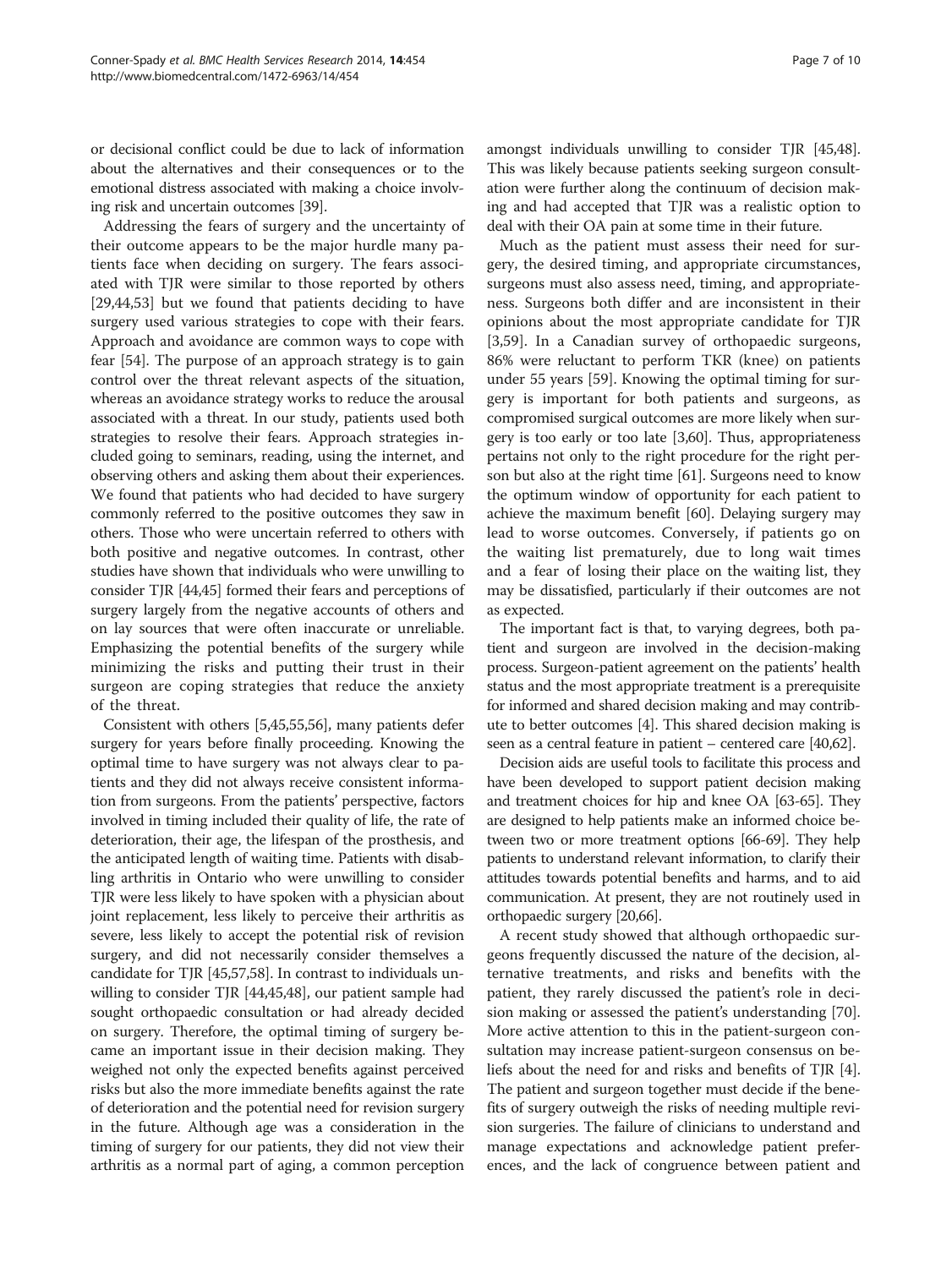<span id="page-7-0"></span>clinician perceptions of the patient's need can lead to patients feeling anxious and discontented [5].

A study limitation is although the sample was drawn from four orthopaedic centres across Canada, results may not be transferable to patients across Canada referred for similar surgery. However, similar themes emerged across the nine focus groups. We did not collect demographic data other than age and gender, thus, could not report on other patient characteristics such as ethnicity. We did not analyze the data based on gender but this would be an important aspect to explore in future research. Although we stratified patients by pre- or post- surgery, we had too few patients in the pre-consult group at each site to stratify patients by pre- or post- consult. While we attempted to recruit both satisfied and dissatisfied patients for the postsurgery groups, it was more difficult to find dissatisfied patients. Another limitation is that our data were not compared with complementary methods to examine various dimensions of the underlying phenomena; this could have been done via interviews or focus groups with patients' families or physicians and may have helped to provide more insight into readiness for surgery. To strengthen the trustworthiness of the findings and reduce researcher bias, an independent focus group moderator was used, debriefing sessions took place between the moderator and researchers, and two researchers independently coded and analyzed the data.

Further exploration of the relationship between patient readiness for surgery and satisfaction with surgery would be valuable. We found only one study that assessed the effect of patient readiness or preparedness on post-surgery satisfaction. Patients who felt prepared prior to reconstructive pelvic surgery reported greater post-surgery satisfaction and greater improvement in quality of life [\[21\]](#page-8-0).

#### Conclusions

In conclusion, this paper focuses on the concept of patient readiness and what it means to patients in the context of patient decision making for TJR. By assessing patient readiness before TJR, health professionals can elucidate and deal with concerns and fears, understand and calibrate expectations, assess coping strategies, and use this information to help determine optimal timing.

#### Competing interests

The authors declare that they have no competing interests.

#### Authors' contributions

BC was responsible for study conception and design, data analysis and interpretation of the data, drafting and revising the manuscript, and accountability for all aspects of the work. DM was responsible for contributions to the study design, critical review of the manuscript, giving final approval to the manuscript, and accountability for all aspects of the work. GH was responsible for contributions to the study conception and design, critical review of the manuscript, giving final approval to the manuscript, and accountability for all aspects of the work. EB was responsible for contributions to the study design, critical review of the manuscript,

giving final approval to the manuscript, and accountability for all aspects of the work. MD was responsible for contributions to the study design, critical review of the manuscript, giving final approval to the manuscript, and accountability for all aspects of the work. CF was responsible for contributions to the study design, critical review of the manuscript, giving final approval to the manuscript, and accountability for all aspects of the work. TN was responsible for contributions to the study conception and design, critical review of the manuscript, giving final approval to the manuscript, and accountability for all aspects of the work. All authors read and approved the final manuscript.

#### Acknowledgements

We thank the research personnel who were responsible for project planning and patient recruitment: Allan Hennigar, Lynda Loucks, Shannon Barker, Brittany Scott, Jennifer MacInnis, Michelle Morrison, and Scott Furkay. We thank Denis Ako-Arrey for assistance with data coding. Financial support for this study was provided entirely by grants from the Canadian Institutes of Health Research (grant # ETG92252) and Alberta Innovates-Health Solutions (grant # 200700596). The funding agreement ensured the authors' independence in designing the study, interpreting the data, writing, and publishing the report.

#### Author details

<sup>1</sup>Department of Community Health Sciences, University of Calgary, 3280 Hospital Drive NW, Calgary, AB T2N 4Z6, Canada. <sup>2</sup>University of Toronto, 76 Grenville Street, Toronto, ON M5S 1B2, Canada. <sup>3</sup>Department of Medicine, Women's College Hospital, 76 Grenville Street, Toronto, ON M5S 1B2, Canada. <sup>4</sup> Concordia Hip and Knee Institute, 310-1155 Concordia Avenue, Winnipeg, MB R2K 2M9, Canada. <sup>5</sup>Department of Orthopaedic Surgery, Dalhousie University, Halifax, NS B3H 4R2, Canada. <sup>6</sup>Faculty of Medicine, University of Calgary, 3280 Hospital Drive NW, Calgary, AB T2N 4Z6, Canada.

#### Received: 22 April 2014 Accepted: 9 September 2014 Published: 2 October 2014

#### References

- 1. NIH Consensus Statement on total knee replacement December 8–10, 2003. J Bone Joint Surg Am 2004, 86-A:1328–1335.
- 2. Mason JB: The new demands by patients in the modern era of total joint arthroplasty: a point of view. Clin Orthop Relat Res 2008, 466:146–152.
- 3. Dreinhofer KE, Dieppe P, Sturmer T, Grober-Gratz D, Floren M, Gunther KP, Puhl W, Brenner H: Indications for total hip replacement: comparison of assessments of orthopaedic surgeons and referring physicians. Ann Rheum Dis 2006, 65:1346–1350.
- 4. Street RL Jr, Richardson MN, Cox V, Suarez-Almazor ME: (Mis)understanding in patient-health care provider communication about total knee replacement. Arthritis Rheum 2009, 61:100–107.
- 5. Sansom A, Donovan J, Sanders C, Dieppe P, Horwood J, Learmonth I, Williams S, Gooberman-Hill R: Routes to total joint replacement surgery: patients' and clinicians' perceptions of need. Arthritis Care Res (Hoboken) 2010, 62:1252–1257.
- 6. Gooberman-Hill R, Sansom A, Sanders CM, Dieppe PA, Horwood J, Learmonth ID, Williams S, Donovan JL: Unstated factors in orthopaedic decision-making: a qualitative study. BMC Musculoskelet Disord 2010, 11:213.
- 7. Noble PC, Conditt MA, Cook KF, Mathis KB: The John Insall Award: Patient expectations affect satisfaction with total knee arthroplasty. Clin Orthop Relat Res 2006, 452:35–43.
- 8. Dorr LD, Chao L: The emotional state of the patient after total hip and knee arthroplasty. Clin Orthop Relat Res 2007, 463:7-12.
- 9. Vissers MM, de Groot IB, Reijman M, Bussmann JB, Stam HJ, Verhaar JA: Functional capacity and actual daily activity do not contribute to patient satisfaction after total knee arthroplasty. BMC Musculoskelet Disord 2010, 11:121.
- 10. Anakwe RE, Jenkins PJ, Moran M: Predicting dissatisfaction after total hip arthroplasty: a study of 850 patients. J Arthroplasty 2011, 26:209-213.
- 11. Jones CA, Beaupre LA, Johnston DW, Suarez-Almazor ME: Total joint arthroplasties: current concepts of patient outcomes after surgery. Clin Geriatr Med 2005, 21:527–541. vi.
- 12. Arden NK, Kiran A, Judge A, Biant LC, Javaid MK, Murray DW, Carr AJ, Cooper C, Field RE: What is a good patient reported outcome after total hip replacement? Osteoarthritis Cartilage 2011, 19:155-162.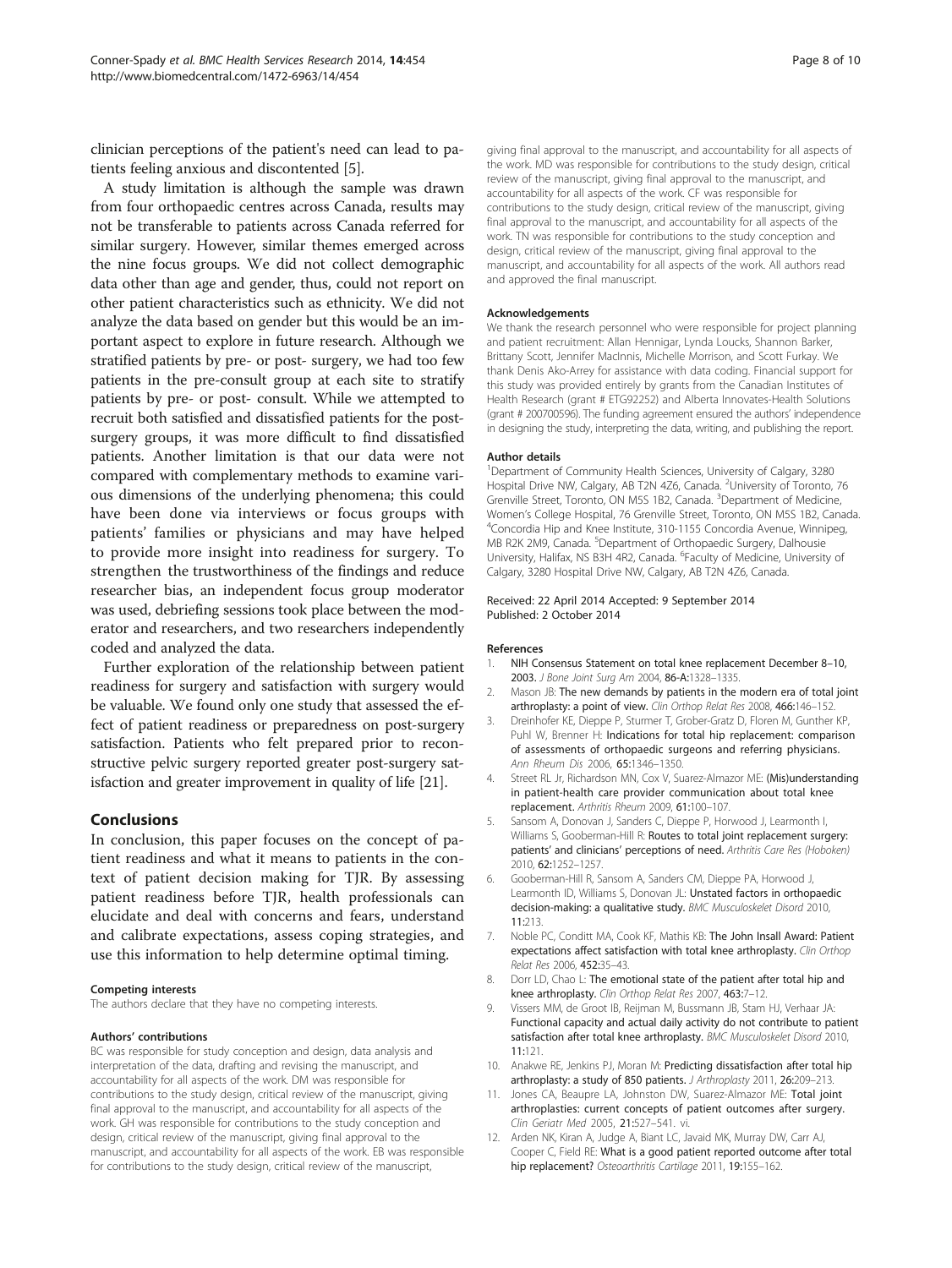- <span id="page-8-0"></span>13. Gandhi R, Davey JR, Mahomed NN: Predicting patient dissatisfaction following joint replacement surgery. J Rheumatol 2008, 35:2415–2418.
- 14. Mancuso CA, Salvati EA, Johanson NA, Peterson MG, Charlson ME: Patients' expectations and satisfaction with total hip arthroplasty. J Arthroplasty 1997, 12:387–396.
- 15. Scott CE, Howie CR, MacDonald D, Biant LC: Predicting dissatisfaction following total knee replacement: a prospective study of 1217 patients. J Bone Joint Surg Br 2010, 92:1253–1258.
- 16. Bourne RB, Chesworth BM, Davis AM, Mahomed NN, Charron KD: Patient satisfaction after total knee arthroplasty: who is satisfied and who is not? Clin Orthop Relat Res 2010, 468:57–63.
- 17. Culliton SE, Bryant DM, Overend TJ, MacDonald SJ, Chesworth BM: The relationship between expectations and satisfaction in patients undergoing primary total knee arthroplasty. J Arthroplasty 2012, 27:490–492.
- 18. Baker PN, Rushton S, Jameson SS, Reed M, Gregg P, Deehan DJ: Patient satisfaction with total knee replacement cannot be predicted from pre-operative variables alone: a cohort study from the national joint registry for England and Wales. Bone Joint J 2013, 95-B:1359–1365.
- 19. Lingard EA, Sledge CB, Learmonth ID: Patient expectations regarding total knee arthroplasty: differences among the United States, United kingdom, and Australia. J Bone Joint Surg Am 2006, 88:1201-1207.
- 20. Jayadev C, Khan T, Coulter A, Beard DJ, Price AJ: Patient decision aids in knee replacement surgery. Knee 2012, 19:746-750.
- 21. Kenton K, Pham T, Mueller E, Brubaker L: Patient preparedness: an important predictor of surgical outcome. Am J Obstet Gynecol 2007, 197:654–656.
- 22. Ravi B, Croxford R, Reichmann WM, Losina E, Katz JN, Hawker GA: The changing demographics of total joint arthroplasty recipients in the United States and Ontario from 2001 to 2007. Best Pract Res Clin Rheumatol 2012, 26:637–647.
- 23. Dieppe P, Lim K, Lohmander S: Who should have knee joint replacement surgery for osteoarthritis? Int J Rheum Dis 2011, 14:175-180.
- 24. Fortin PR, Penrod JR, Clarke AE, St Pierre Y, Joseph L, Belisle P, Liang MH, Ferland D, Phillips CB, Mahomed N, Tanzer M, Sledge C, Fossel AH, Katz JN: Timing of total joint replacement affects clinical outcomes among patients with osteoarthritis of the hip or knee. Arthritis Rheum 2002, 46:3327–3330.
- 25. Garbuz DS, Xu M, Duncan CP, Masri BA, Sobolev B: Delays worsen quality of life outcome of primary total hip arthroplasty. Clin Orthop Relat Res 2006, 447:79–84.
- 26. Ostendorf M, Buskens E, van Stel H, Schrijvers A, Marting L, Dhert W, Verbout A: Waiting for total hip arthroplasty: avoidable loss in quality time and preventable deterioration. J Arthroplasty 2004, 19:302-309.
- 27. Weng HH, Fitzgerald J: Current issues in joint replacement surgery. Curr Opin Rheumatol 2006, 18:163–169.
- 28. Frankel L, Sanmartin C, Conner-Spady B, Marshall DA, Freeman-Collins L, Wall A, Hawker GA: Osteoarthritis patients' perceptions of "appropriateness" for total joint replacement surgery. Osteoarthritis Cartilage 2012, 20:967–973.
- 29. Suarez-Almazor ME, Richardson M, Kroll TL, Sharf BF: A qualitative analysis of decision-making for total knee replacement in patients with osteoarthritis. J Clin Rheumatol 2010, 16:158–163.
- 30. Prochaska JO: Decision making in the transtheoretical model of behavior change. Med Decis Making 2008, 28:845-849.
- 31. Fishbein M: A reasoned action approach to health promotion. Med Decis Making 2008, 28:834–844.
- 32. Ajzen I: The theory of planned behavior. Organ Behav Hum Decis Process 1991, 50:179–211.
- 33. Holt DT, Armenakis AA, Harris SG, Feild HS: Toward a comprehensive definition of readiness for change: a review of research and instrumentation. Res Organ Change Dev 2007, 16:289–336.
- 34. Spring B: Health decision making: lynchpin of evidence-based practice. Med Decis Making 2008, 28:866–874.
- 35. Prochaska JO, DiClemente CC, Velicer WF, Ginpil S, Norcross JC: Predicting change in smoking status for self-changers. Addict Behav 1985, 10:395–406.
- 36. Mastellos N, Gunn LH, Felix LM, Car J, Majeed A: Transtheoretical model stages of change for dietary and physical exercise modification in weight loss management for overweight and obese adults. Cochrane Database Syst Rev 2014, 2:CD008066.
- 37. Smith-McLallen A, Fishbein M: Predictors of intentions to perform six cancer-related behaviours: roles for injunctive and descriptive norms. Psychol Health Med 2008, 13:389–401.
- 38. Yap L, Carruthers S, Thompson S, Cheng W, Jones J, Simpson P, Richards A, Thein HH, Haber P, Lloyd A, Butler T: A descriptive model of patient readiness, motivators, and hepatitis C treatment uptake among Australian prisoners. PLoS One 2014, 9:e87564.
- 39. O'Connor AM: Validation of a decisional conflict scale. Med Decis Making 1995, 15:25–30.
- 40. Sandman L, Munthe C: Shared decision making, paternalism and patient choice. Health Care Anal 2010, 18:60–84.
- 41. Charles C, Gafni A, Whelan T: Decision-making in the physician-patient encounter: revisiting the shared treatment decision-making model. Soc Sci Med 1999, 49:651–661.
- 42. Rosenberger PH, Jokl P, Cameron A, Ickovics JR: Shared decision making, preoperative expectations, and postoperative reality: differences in physician and patient predictions and ratings of knee surgery outcomes. Arthroscopy 2005, 21:562–569.
- 43. Stewart DW, Shamdasani PN: Focus Groups Theory and Practice. Newbury Park, CA: Sage; 1990.
- 44. Clark JP, Hudak PL, Hawker GA, Coyte PC, Mahomed NN, Kreder HJ, Wright JG: The moving target: a qualitative study of elderly patients' decision-making regarding total joint replacement surgery. J Bone Joint Surg Am 2004, 86-A:1366–1374.
- 45. Hudak PL, Clark JP, Hawker GA, Coyte PC, Mahomed NN, Kreder HJ, Wright JG: You're perfect for the procedure! Why don't you want it? Elderly arthritis patients' unwillingness to consider total joint arthroplasty surgery: a qualitative study. Med Decis Making 2002, 22:272-278.
- 46. Suarez-Almazor ME, Souchek J, Kelly PA, O'malley K, Byrne M, Richardson M, Pak C: Ethnic variation in knee replacement: patient preferences or uninformed disparity? Arch Intern Med 2005, 165:1117–1124.
- 47. Ibrahim SA, Siminoff LA, Burant CJ, Kwoh CK: Differences in expectations of outcome mediate African American/white patient differences in "willingness" to consider joint replacement. Arthritis Rheum 2002, 46:2429–2435.
- 48. Ballantyne PJ, Gignac MA, Hawker GA: A patient-centered perspective on surgery avoidance for hip or knee arthritis: lessons for the future. Arthritis Rheum 2007, 57:27–34.
- Hawker GA: Who, when, and why total joint replacement surgery? The patient's perspective. Curr Opin Rheumatol 2006, 18:526-530.
- 50. Patton MQ: Qualitative Evaluation and Research Methods. 3rd edition. Thousand Oaks, CA: Sage; 2002.
- 51. Thomas DR: A general inductive approach for analyzing qualitative evaluation data. Am J Eval 2006, 27:237–246.
- 52. QSR International Pty Ltd. NVivo 8: Doncaster. Victoria, Australia: QSR International Pty Ltd; 2008.
- 53. McHugh GA, Luker KA: Influences on individuals with osteoarthritis in deciding to undergo a hip or knee joint replacement: a qualitative study. Disabil Rehabil 2009, 31:1257–1266.
- 54. Roth S, Cohen LJ: Approach, avoidance, and coping with stress. Am Psychol 1986, 41:813–819.
- 55. Jacobson AF, Myerscough RP, Delambo K, Fleming E, Huddleston AM, Bright N, Varley JD: Patients' perspectives on total knee replacement. Am J Nurs 2008, 108:54–63.
- 56. Smythe E, Larmer PJ, McNair PJ: Insights from a physiotherapist's lived experience of osteoarthritis. Physiother Theory Pract 2012, 28:604–616.
- 57. Hawker GA, Wright JG, Coyte PC, Williams JI, Harvey B, Glazier R, Wilkins A, Badley EM: Determining the need for hip and knee arthroplasty: the role of clinical severity and patients' preferences. Med Care 2001, 39:206–216.
- 58. Hawker GA, Wright JG, Badley EM, Coyte PC: Perceptions of, and willingness to consider, total joint arthroplasty in a population-based cohort of individuals with disabling hip and knee arthritis. Arthritis Rheum 2004, 51:635–641.
- 59. Wright JG, Hawker GA, Hudak PL, Croxford R, Glazier RH, Mahomed NN, Kreder HJ, Coyte PC: Variability in physician opinions about the indications for knee arthroplasty. J Arthroplasty 2011, 26:569–575.
- 60. Kennedy LG, Newman JH, Ackroyd CE, Dieppe PA: When should we do knee replacements? Knee 2003, 10:161–166.
- 61. Naylor CD, Williams JI: Primary hip and knee replacement surgery: Ontario criteria for case selection and surgical priority. Qual Health Care 1996, 5:20–30.